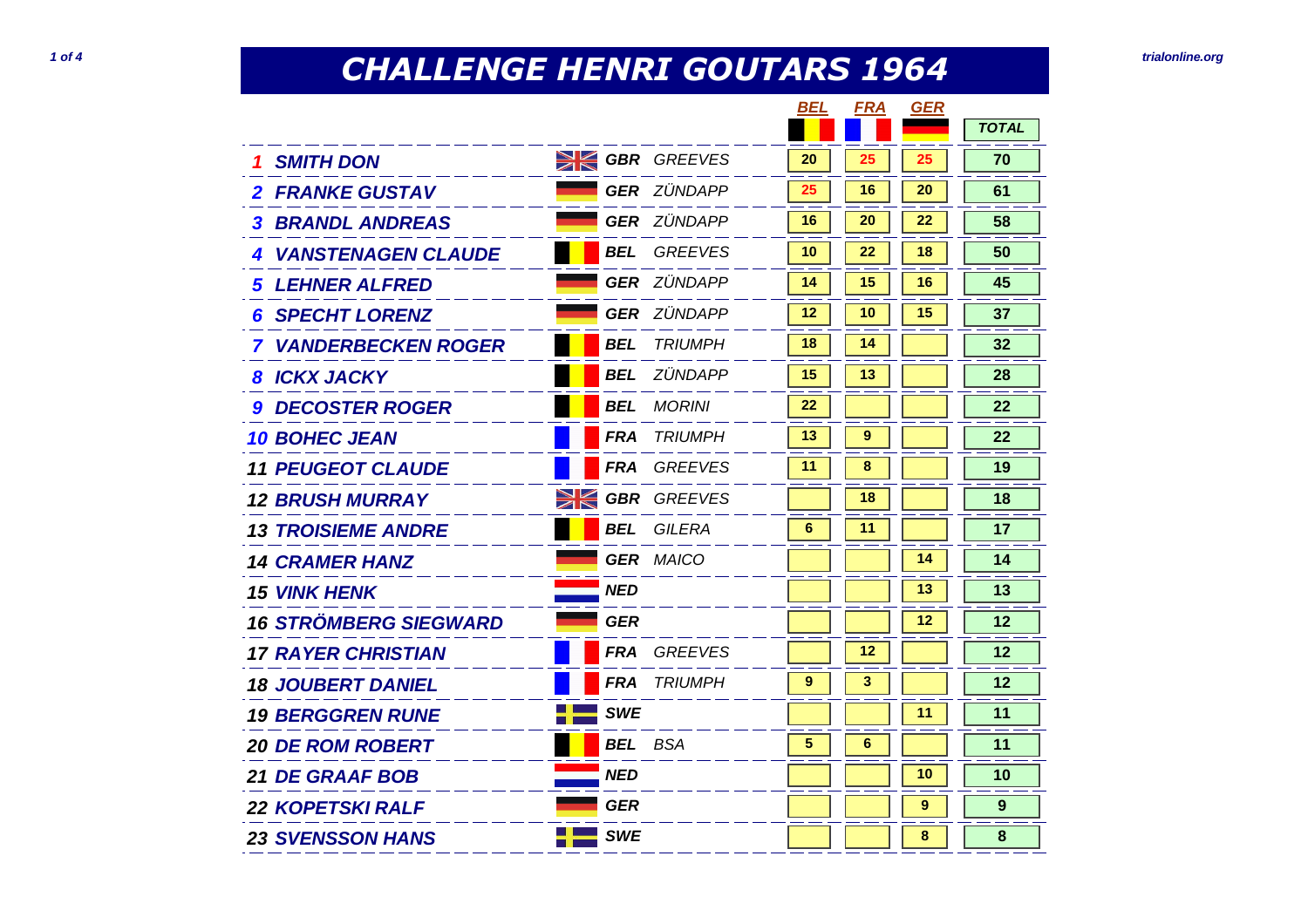## **CHALLENGE HENRI GOUTARS 1964 2 of 4** *trialonline.org***</del>**

|                                 |             |            |                    | BEL            | <b>FRA</b>   | GER          |                |
|---------------------------------|-------------|------------|--------------------|----------------|--------------|--------------|----------------|
|                                 |             |            |                    |                |              |              | <b>TOTAL</b>   |
| <b>24 MARCHAND OSWALD</b>       |             | <b>BEL</b> | <b>GREEVES</b>     | 8              |              |              | 8              |
| <b>25 LAGEOT RENE</b>           |             | <b>BEL</b> | <b>GREEVES</b>     | 1              | 7            |              | 8              |
| <b>26 BAJ EDOUARD</b>           |             | <b>FRA</b> | <b>TRIUMPH</b>     | 3              | 5            |              | 8              |
| <b>27 LUHTASUO PERTTI</b>       |             | <b>FIN</b> |                    |                |              | 7            | $\overline{7}$ |
| <b>28 DELCOURT LEON</b>         |             | <b>BEL</b> | <b>GREEVES</b>     | $\overline{7}$ |              |              | $\overline{7}$ |
| <b>29 HORST PIET</b>            |             | NED        |                    |                |              | 6            | 6              |
| <b>30 DE KRUYF ROB</b>          |             | <b>NED</b> |                    |                |              | 5            | 5              |
| <b>31 CHEVREUX JEAN JACQUES</b> |             | <b>FRA</b> | MOTOBECANE         | 4              | 1            |              | 5              |
| <b>32 BJÖRK ROLAND</b>          |             | <b>SWE</b> |                    |                |              | 4            | 4              |
| <b>33 BROOKER BILL</b>          | $\geqslant$ |            | <b>GBR</b> GREEVES |                | 4            |              | 4              |
| <b>34 HEDLUND LARS</b>          |             | <b>SWE</b> |                    |                |              | 3            | 3              |
| <b>35 GROENEWEG CHRIS</b>       |             | <b>NED</b> |                    |                |              | $\mathbf{2}$ | $\mathbf{2}$   |
| <b>36 HIRSCHI SAMUEL</b>        | -1-         | <b>SUI</b> | <b>TRIUMPH</b>     |                | $\mathbf{2}$ |              | $\mathbf{2}$   |
| <b>37 DRIVER MARY</b>           | XK          |            | <b>GBR</b> GREEVES | $\mathbf{2}$   |              |              | $\mathbf{2}$   |
| <b>38 FRANCOIS ANDRE</b>        |             | <b>FRA</b> | <b>GREEVES</b>     | 1              | 1            |              | $\overline{2}$ |
| <b>39 MOERKERKE RUDY</b>        |             | <b>BEL</b> | <b>GREEVES</b>     | 1              | 1            |              | $\overline{2}$ |
| <b>40 KOOPMANNS NICO</b>        |             | <b>NED</b> |                    |                |              | 1            | 1              |
|                                 |             |            |                    |                |              |              |                |
| <b>41 BERGGREN SUNE</b>         |             |            | <b>SWE TRIUMPH</b> |                |              | 1            | 1              |
| <b>42 OLOVSSON INGVAR</b>       |             | <b>SWE</b> |                    |                |              | 1            | 1              |
| <b>43 BRISTOW ANTONY</b>        | XK          |            | <b>GBR</b> GREEVES |                | 1            |              | $\mathbf 1$    |
| <b>44 PUIG ORIOL</b>            | 高           | <b>ESP</b> | <b>BULTACO</b>     |                | 1            |              | $\mathbf{1}$   |
| <b>45 COUTARD CLAUDE</b>        |             | <b>FRA</b> | <b>GREEVES</b>     |                | 1            |              | 1              |
| <b>46 JACQUEMOND C</b>          |             | <b>FRA</b> | <b>TRIUMPH</b>     |                | 1            |              | 1              |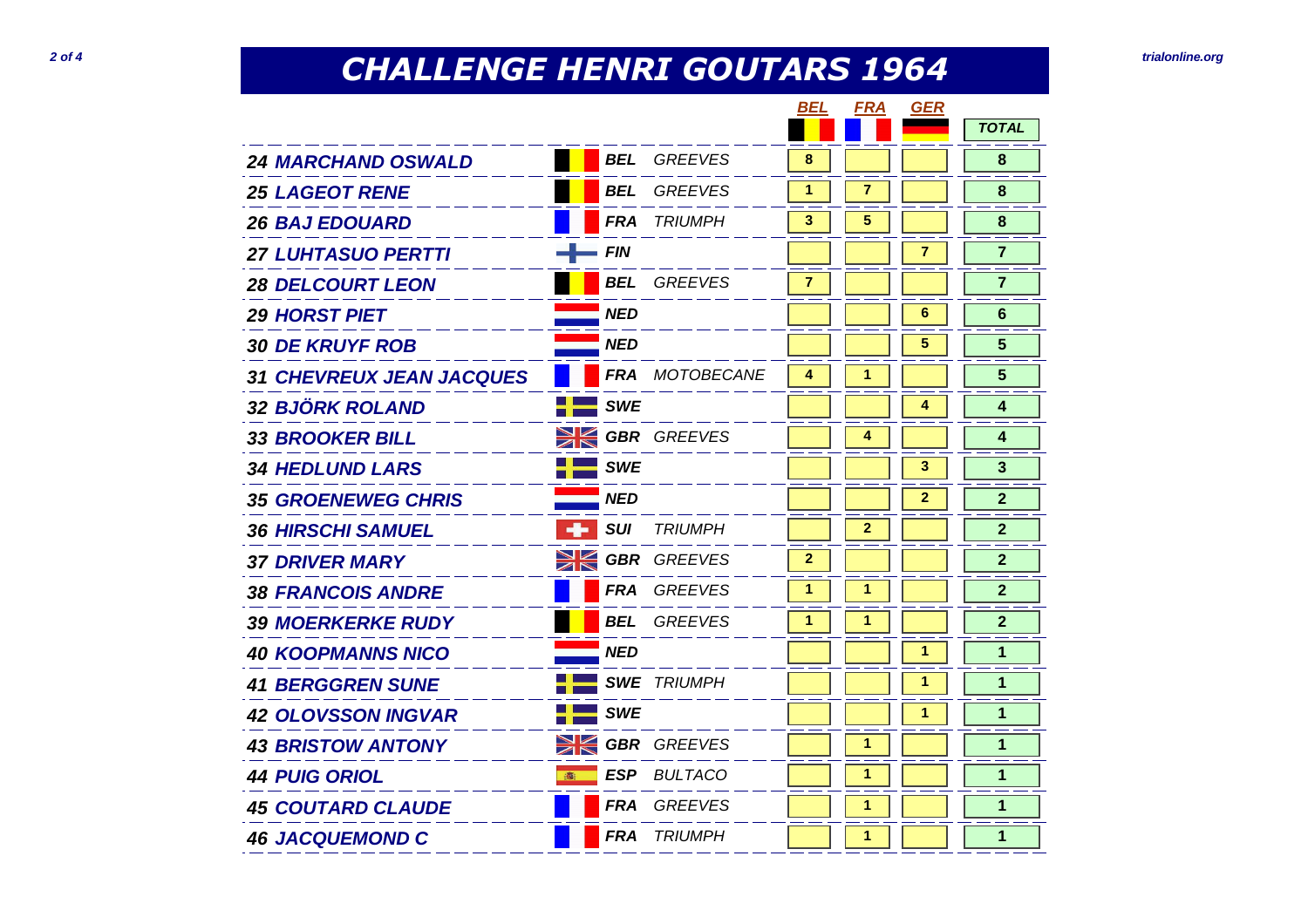## **CHALLENGE HENRI GOUTARS 1964** *Trialonline.org***<br>
<b>3** of 4

|                                 |            |                | BEL | <b>FRA</b> | <b>GER</b> |              |
|---------------------------------|------------|----------------|-----|------------|------------|--------------|
|                                 |            |                |     |            |            | <b>TOTAL</b> |
| <b>47 GALLARD JEAN</b>          | <b>FRA</b> |                |     | 1          |            | 1            |
| <b>48 JOKEL BERNARD</b>         | <b>FRA</b> |                |     | 1          |            | 1            |
| <b>49 KETELS MARCEL</b>         | <b>BEL</b> | <b>GREEVES</b> |     | 1          |            | 1            |
| -8<br><b>50 FISCHER KLAUS</b>   | <b>SUI</b> | <b>GREEVES</b> |     | 1          |            | 1            |
| <b>51 COLPAERT GASTON</b>       | <b>BEL</b> | <b>TRIUMPH</b> |     | 1          |            | 1            |
| <b>52 GODEFROY ANDRE</b>        | <b>FRA</b> |                |     | 1          |            | 1            |
| 53 DOUSSOT                      | <b>FRA</b> |                |     | 1          |            | 1            |
| <b>54 CHARRIER JACQUES</b>      | <b>FRA</b> | <b>TRIUMPH</b> |     | 1          |            | 1            |
| <b>55 FAVRE ROCHEX ANDRE</b>    | <b>FRA</b> |                |     | 1          |            | 1            |
| <b>56 FOURGEAUD JEAN CLAUDE</b> | <b>FRA</b> |                |     | 1          |            | 1            |
| ÷<br><b>57 STEINER WILLY</b>    | <b>SUI</b> |                |     | 1          |            | 1            |
| <b>58 SALMON PIERRE</b>         | <b>FRA</b> |                |     | 1          |            | 1            |
| <b>59 COLLARD ARMAND</b>        | <b>BEL</b> | <b>GREEVES</b> |     | 1          |            | 1            |
| <b>60 MASSON MARTIAL</b>        | <b>FRA</b> |                |     | 1          |            | 1            |
| <b>61 DARIMONT LEON</b>         | <b>BEL</b> | NOVY           |     | 1          |            | 1            |
| <b>62 BREL PIERRE</b>           | <b>BEL</b> | <b>GREEVES</b> | 1   |            |            | $\mathbf 1$  |
| <b>63 CLABECQ ARNOLD</b>        | <b>BEL</b> | <b>GREEVES</b> | 1   |            |            | $\mathbf 1$  |
| <b>64 COLSON MARCEL</b>         | <b>BEL</b> | <b>GREEVES</b> | 1   |            |            | 1            |
| <b>65 BODSON LEON</b>           | <b>BEL</b> | <b>GREEVES</b> | 1   |            |            | 1            |
| <b>66 JOURET ROGER</b>          | <b>BEL</b> | <b>AJS</b>     | 1   |            |            | 1            |
| <b>67 PUTTEMANS GEORGES</b>     | <b>BEL</b> | <b>PUCH</b>    | 1   |            |            | 1            |
| <b>68 GENDEBIEN PAUL</b>        | <b>BEL</b> |                | 1   |            |            | 1            |
| <b>69 GERMAY RICKY</b>          | <b>BEL</b> | <b>GREEVES</b> | 1   |            |            | 1            |
|                                 |            |                |     |            |            |              |